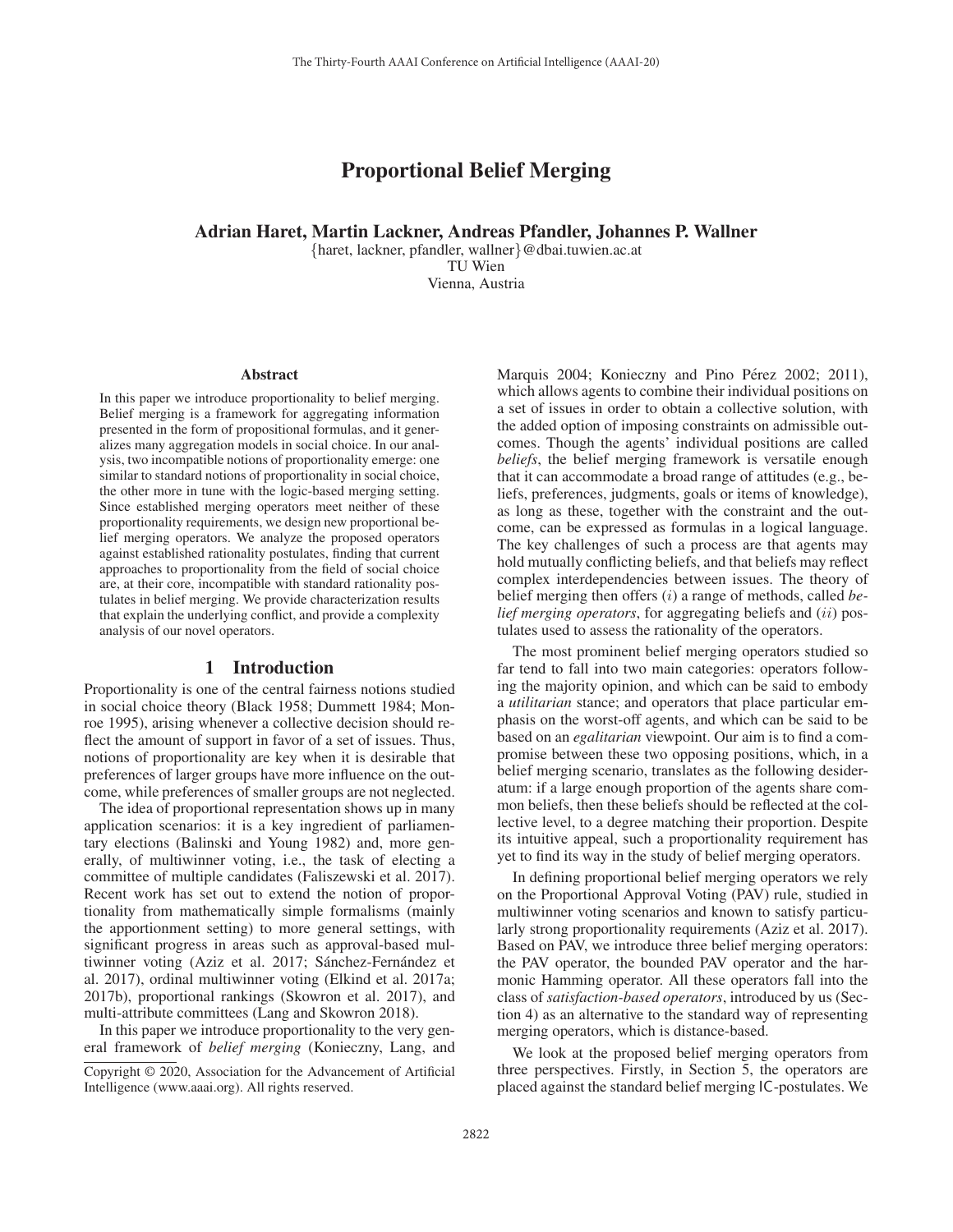show that any belief merging operator directly extending PAV cannot be compatible with all IC-postulates; in particular, such an operator will not satisfy postulate  $IC_2$ , which stipulates that any admissible agreement among agents shall be part of the merged result. We also provide a characterization of operators that fail  $IC_2$  based on properties of the ranking a satisfaction-based operator induces. This provides an alternative view of why the PAV approach is inconsistent with IC2. However, we show that what we call *the bounded PAV operator* can be characterized as the only merging operator (of a certain natural class) that extends PAV and satisfies all other postulates. While the harmonic Hamming operator is defined via the harmonic sum used by PAV, it does not generalize PAV. Thus, the aforementioned impossibility does not hold; indeed, the harmonic Hamming operator satisfies all standard IC postulates  $IC_{0-8}$ .

Secondly, in Section 6, we introduce two basic proportionality postulates for the belief merging domain. The first one, *classical proportionality*, is the kind of proportionality requirement typically studied in social choice settings, in particular in the apportionment setting (Balinski and Young 1982). This notion is based on the assumption that agents derive utility from positive occurrences, i.e., from approved candidates being selected in the collective choice. The second notion, *binary proportionality*, is closer to the logical nature of belief merging. Here, no difference is made between positive and negative agreement: the agents' utility derives from the (Hamming) distance between their preferences and the collective choice. We show that these two notions are mutually exclusive and contradict each other. Furthermore, we show by example that established belief merging operators satisfy neither of these two postulates. In contrast, the aforementioned PAV and bounded PAV operators satisfy classical proportionality and the harmonic Hamming operator satisfies binary proportionality.

Thirdly, in Section 7, we study the complexity of our proposed merging operators. Our results are that our novel operators fall into similar complexity classes as established merging operators, which shows that the introduction of proportionality comes at a moderate computational cost.

As mentioned before, belief merging can be seen as a general framework. In Section 3 we make this argument precise for approval-based committee elections, and in Section 8 we show that our work has implications for other settings: in particular, it yields new proportional goal-based voting rules (Novaro et al. 2018) and approval-based multiwinner rules with a variable number of winners (Kilgour 2016; Faliszewski, Slinko, and Talmon 2017), and gives insights for proportional judgment aggregation (List and Puppe 2009; Everaere, Konieczny, and Marquis 2015; 2017).

#### 2 Belief Merging

We assume a set A of m propositional atoms, with  $\mathcal L$  the set of propositional formulas generated from A using the usual connectives. An *interpretation* w is a truth-value assignment to atoms in  $A$ , and we denote by  $U$  the set of all interpretations over the set  $A$ . We typically write interpretations as words, standing in for the set of atoms assigned to true. If  $v$  and  $w$  are interpretations, the *symmetric difference*  $v \triangle w$ 

*between* v *and* w is defined as  $v \triangle w = (v \setminus w) \cup (w \setminus v)$ . The *Hamming and drastic distances du and draginerally are Hamming* and *drastic* distances  $d_H$  and  $d_D$ , respectively, are defined as  $d_H(v, w) = |v \triangle w|$  and  $d_D(v, w) = 0$ , if  $v = w$ ,<br>and 1 otherwise. If  $\omega \in \mathcal{L}$  is a propositional formula and w and 1 otherwise. If  $\varphi \in \mathcal{L}$  is a propositional formula and w is an interpretation, w is a *model of*  $\varphi$  if w satisfies  $\varphi$ , with  $[\varphi]$  being the set of models of  $\varphi$ . If  $\varphi_1, \varphi_2 \in \mathcal{L}$ , we say that  $\varphi_1 \models \varphi_2$  if  $[\varphi_1] \subseteq [\varphi_2]$ , and that  $\varphi_1 \equiv \varphi_2$  if  $[\varphi_1] = [\varphi_2]$ . A formula  $\varphi_1$  is consistent or *satisfiable* if  $[\varphi] \neq \emptyset$ formula  $\varphi$  is *consistent*, or *satisfiable*, if  $[\varphi] \neq \emptyset$ .

A *propositional profile*  $P = (\varphi_1, \dots, \varphi_n)$  is a finite tuple of consistent propositional formulas, with each formula  $\varphi_i$ assumed to correspond to an agent i. If  $P_1$  and  $P_2$  are profiles,  $P_1 + P_2$  is the profile obtained by appending  $P_2$  to  $P_1$ . If there is no danger of ambiguity, we write  $P + \varphi_i$  instead of  $P + (\varphi_i)$ . A *merging operator*  $\Delta$  is a function mapping a profile P of consistent formulas and a propositional formula  $\mu$ , called *the constraint*, to a propositional formula  $\Delta_{\mu}(P)$ . Operators  $\Delta^1$  and  $\Delta^2$  are *equivalent* if  $\Delta^1_\mu(P) \equiv \Delta^2_\mu(P)$ , for any *P* and *μ*. The following postulates are typically taken for any  $P$  and  $\mu$ . The following postulates are typically taken to provide a core set of rationality constraints any merging operator  $\Delta$  is expected to satisfy (Konieczny and Pino Pérez 2002; 2011):

- $(IC_0) \Delta_\mu(P) \models \mu.$
- (IC<sub>1</sub>) If  $\mu$  is consistent, then  $\Delta_{\mu}(P)$  is consistent.
- (IC<sub>2</sub>) If  $\bigwedge P \wedge \mu$  is consistent, then  $\Delta_{\mu}(P) \equiv \bigwedge P \wedge \mu$ .
- (IC<sub>3</sub>) If  $P_1 \equiv P_2$  and  $\mu_1 \equiv \mu_2$ , then  $\Delta_{\mu_1}(P_1) \equiv \Delta_{\mu_2}(P_2)$ .
- (IC<sub>4</sub>) If  $\varphi_1 \models \mu$  and  $\varphi_2 \models \mu$ , then  $\Delta_{\mu}(\varphi_1, \varphi_2) \wedge \varphi_1$  is consistent if and only if  $\Delta_{\mu}(\varphi_1, \varphi_2) \wedge \varphi_2$  is consistent.
- $(IC_5)$   $\Delta_{\mu}(P_1) \wedge \Delta_{\mu}(P_2) \models \Delta_{\mu}(P_1 + P_2).$
- (IC<sub>6</sub>) If  $\Delta_{\mu}(P_1) \wedge \Delta_{\mu}(P_2)$  is consistent, then  $\Delta_{\mu}(P_1 + P_2) \models \Delta_{\mu}(P_1) \wedge \Delta_{\mu}(P_2).$
- (IC<sub>7</sub>)  $\Delta_{\mu_1}(P) \wedge \mu_2 \models \Delta_{\mu_1 \wedge \mu_2}(P)$ .
- (IC<sub>8</sub>) If  $\Delta_{\mu_1}(P) \wedge \mu_2$  is consistent, then  $\Delta_{\mu_1 \wedge \mu_2}(P)$   $\models$  $\Delta_{\mu_1}(P)\wedge\mu_2.$

These postulates are best understood as axiomatizing a decision procedure based on the aggregation of information coming from different sources (the formulas in P), under a constraint  $\mu$  that must be satisfied by the result (postulate  $IC<sub>0</sub>$ ). The result should be consistent (postulate  $IC<sub>1</sub>$ ), independent of the syntax of the formulas involved (postulate  $IC_3$ ), include outcomes that are unanimously accepted across subprofiles (postulates  $IC_{5-6}$ ) and coherent when varying the constraint (postulates  $IC_{7-8}$ ). Additionally, postulate  $IC<sub>2</sub>$  requires that if there is any agreement between the formulas in  $P$  and  $\mu$ , then the merged result is nothing more than the agreed upon outcomes; and postulate  $IC<sub>4</sub>$  stipulates that merging two formulas  $\varphi_1$  and  $\varphi_2$  should be fair, in the sense that if the result contains outcomes consistent with one of the formulas, it should contain results consistent with the other as well. We will see that the latter two postulates are problematic for proportionality-driven merging operators.

Standard ways of constructing merging operators that satisfy postulates  $IC<sub>0−8</sub>$  are based on the idea of minimizing overall distance to the profile  $P = (\varphi_1, \ldots, \varphi_n)$ , and rely on two ingredients (Konieczny and Pino Pérez 2002;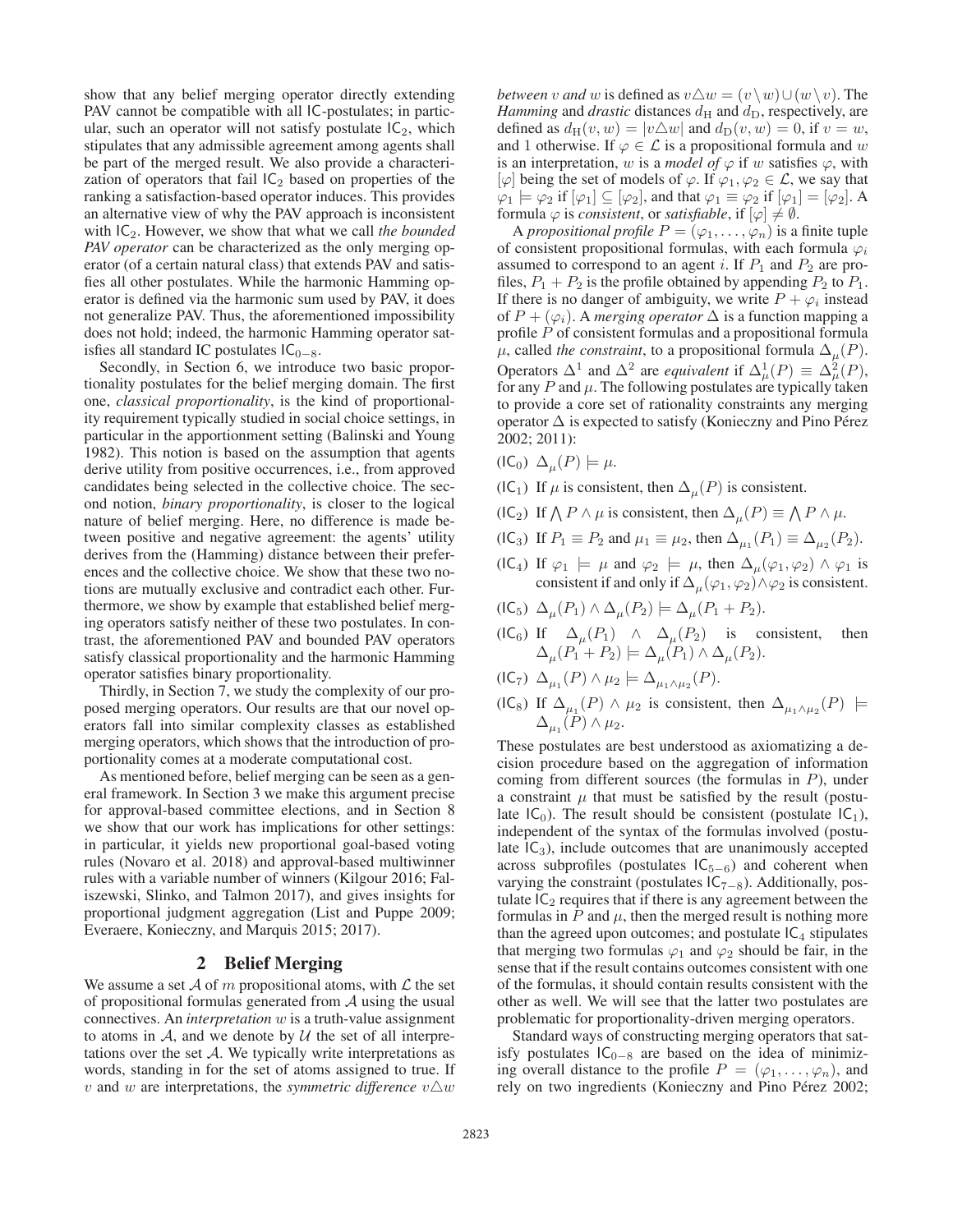2011). The first ingredient is a notion of *pseudo-distance*  $d: U \times U \rightarrow \mathbb{R}_{\geq 0}$  between interpretations, typically either Hamming distance  $d_H$  or drastic distance  $d_D$ . The distance  $d(\varphi, w)$  from a formula  $\varphi$  to an interpretation w is then defined as  $d(\varphi, w) = \min_{v \in [\varphi]} d(v, w)$ . The collective distance w.r.t. profile  $P$  is obtained using the second ingredient, an *aggregation function*  $f: \mathbb{R}^n_{\geq 0} \to \mathbb{R}_{\geq 0}$  that, for any integer *n* mans a vector of *n* real numbers to a real number integer  $n$ , maps a vector of  $n$  real numbers to a real number, and is defined as  $d^f(P, w) = f(d(\varphi_1, w), \ldots, d(\varphi_n, w)).$ Typical aggregation functions are the sum  $\Sigma$  and gmax. By  $f = \text{gmax}$  vectors are ordered in descending order. For this aggregation function, the resulting ordered vectors are compared according to a lexicographic order. The *distancebased merging operator*  $\Delta^{d,f}$  is defined, for any profile P and formula  $\mu$ , as a formula  $\Delta_{\mu}^{d,f}(P)$  such that  $[\Delta_{\mu}^{d,f}(P)] =$ <br>example  $\Delta_{\mu}^{f}(P, \omega)$  i.e., as a formula whose models are  $\operatorname{argmin}_{w \in [\mu]} d^f(P, w)$ , i.e., as a formula whose models are the models of  $\mu$  at minimal collective distance to P. When  $d = d_{\text{D}}$ , the operators  $\Delta^{\text{D}}, \Sigma$  and  $\Delta^{\text{D}}, \text{gmax}$  are equivalent and we will refer to them as  $\Delta^{\text{D}}$ . Thus we recall three main and we will refer to them as  $\Delta^D$ . Thus, we recall three main distance-based operators  $(\Delta^H)$ .  $\Delta^H$ ,  $\Delta^H$ , and  $(\Delta^D)$  all of distance-based operators ( $\Delta^{H,\Sigma}$ ,  $\Delta^{H,\text{gmax}}$  and  $\Delta^{D}$ ), all of which are known to satisfy postulates  $|C_{\Omega}|$  (Konieczny which are known to satisfy postulates IC<sub>0−8</sub> (Konieczny, Lang, and Marquis 2002; Konieczny and Pino Pérez 2011).

**Example 1.** For the set of atoms  $A = X \cup Y$ , where  $X = \{x_1, x_2\}$  and  $Y = \{y_1, y_2\}$  take a profile  $X = \{x_1, \ldots, x_4\}$  and  $Y = \{y_1, \ldots, y_4\}$ *, take a profile*<br> $P = (\varnothing_1, \varnothing_2, \varnothing_3, \varnothing_4)$  with  $\varnothing_4 = (x_1 \wedge x_2 \wedge x_3 \wedge x_4) \wedge (\neg y_1 \wedge \neg y_2 \wedge x_4)$  $P = (\varphi_1, \varphi_2, \varphi_3, \varphi_4)$  *with*  $\varphi_i = (x_1 \wedge x_2 \wedge x_3 \wedge x_4) \wedge (\neg y_1 \wedge x_2 \wedge x_3 \wedge x_4)$  $\neg y_2 \wedge \neg y_3 \wedge \neg y_4$ *)*, for  $i \in \{1, 2, 3\}$ ,  $\varphi_4 = (\neg x_1 \wedge \neg x_2 \wedge \neg x_3 \wedge \neg x_4)$ <br> $\neg x_4 \wedge (y_1 \wedge y_2 \wedge y_3 \wedge y_4)$  We obtain that  $[\varphi_4] = \{x_1, x_2, x_3, x_4\}$  $\neg x_4$ )∧(y<sub>1</sub>∧y<sub>2</sub>∧y<sub>3</sub>∧y<sub>4</sub>)*. We obtain that*  $[\varphi_i] = \{x_1x_2x_3x_4\}$ *, for*  $i \in \{1, 2, 3\}$  *and*  $[\varphi_4] = \{y_1y_2y_3y_4\}$ *. Additionally, take a constraint*  $\mu$  *such that*  $[\mu] = \{x_1x_2x_3x_4, x_1x_2x_3y_1,$ x1x2y1y2*,* <sup>x</sup>1y1y2y3*,* <sup>y</sup>1y2y3y4}*. Table 1 displays Hamming distances between models of* μ *and formulas in* P *as well as the aggregated distances, for the*  $\Sigma$  *and* gmax *aggregation* functions. We have  $d_H^{\Sigma}(P, x_1x_2x_3x_4) < d_H^{\Sigma}(P, x_1x_2x_3y_1)$  *and*  $d_H^{\text{gmax}}(P, x_1x_2y_1y_2) < d_H^{\text{gmax}}(P, x_1x_2x_3y_1)$ *, since* the *overall distance the overall distance* (4, 4, 4, 4) *lexicographically dominates* (6, 2, 2, 2) *Optimal outcomes are written in hold nates* (6, 2, 2, 2)*. Optimal outcomes are written in bold, i.e.*,  $[\Delta^{\text{H}, \Sigma}_{\mu}(\vec{P})] = \{x_1x_2x_3x_4\}$  *and*  $[\Delta^{\text{H,gmax}}_{\mu}(\vec{P})] =$  ${x_1x_2y_1y_2}$ *. We also obtain that*  $[\Delta_{\mu}^{D}(P)] = {x_1x_2x_3x_4}$ *.* 

Example 1 illustrates a general feature of the standard merging operators:  $\Delta^{H,\Sigma}$  sees optimal outcomes in utilitarian terms and thereby favors the majority opinion while tarian terms and thereby favors the majority opinion, while  $\Delta^{\rm H, gmax}$  attempts to improve the standing of the worse off agent, thereby favoring an egalitarian outcome. While such approaches may produce, on occasion, proportional outcomes, they are in no way guaranteed to do so in general.

## 3 Approval-Based Committee Elections as Instances of Belief Merging

Notions of proportionality have been systematically studied in the social choice literature, notably in the case of Approval-Based Committee (ABC) elections (Faliszewski et al. 2017). An ABC election consists of a set of candidates  $C$ , a desired size of the committee  $k$ , and a preference profile  $A = (A_1, \ldots, A_n)$ . The preference profile A contains approval ballots, i.e.,  $A_i \subseteq C$  is the set of candidates agent i approves of. An ABC voting rule outputs one or more size $k$  subsets of  $C$ , the chosen committee(s). The ABC voting rule of interest to us is called *Proportional Approval Voting (PAV)* (Thiele 1895). It is based on the *harmonic function*  $h \cdot \mathbb{N} \rightarrow \mathbb{P}$  defined as  $h(\ell) = \sum^{\ell} 1$  with the added conh: N → R, defined as  $h(\ell) = \sum_{i=1}^{\ell} \frac{1}{i}$  with the added convention that  $h(0) = 0$  Given a committee w of size k the vention that  $h(0) = 0$ . Given a committee w of size k, the PAV-scare of w w rt A is PAV(A w) =  $\sum_{n=1}^{n} h(|A \cap w|)$ PAV*-score of w w.r.t.* A is PAV( $A, w$ ) =  $\sum_{i=1}^{n} h(|A_i \cap w|)$ .<br>The PAV rule annied to the preference profile A for a de-The PAV rule applied to the preference profile <sup>A</sup>, for a desired size k of the committee, is defined as  $PAV_k(A)$  =  $\operatorname{argmax}_{w \subset C, |w|=k} PAV(A, w)$ , i.e., it outputs committees of size k that maximize the PAV score w.r.t. A.

**Example 2.** *Take a set*  $C = X \cup Y$  *of candidates, where* X *and* Y *are as in Example 1, and a preference profile*  $A = (A_1, A_2, A_3, A_4)$  *with*  $A_i = [\varphi_i]$ *, where*  $\varphi_i$  *are as* in Example 1. Suppose  $k = 4$ , *i.e.*, the task is to choose com*mittees of size* 4*. Intuitively, a proportional outcome would consist of three candidates from* X *and one from* Y *, to reflect the fact that supporters of* X *outnumber supporters of* Y *in* <sup>A</sup> *by a ratio of* 3:1*. Indeed, this is exactly the type of outcome* PAV *will select. A committee maximizing the overall* PAV *score w.r.t.* A *is*  $x_1x_2x_3y_1$ *, as depicted in Table 2.* 

In Example 2 we have identified models of propositional formulas with sets of approved candidates in an ABC election. Indeed, we may pursue this analogy further and show that any ABC election can be rephrased as a belief merging instance. Given an instance of an ABC election, we associate to C the set of propositional atoms  $A_C = C$ . To agent i's approval ballot  $A_i \subseteq C$  we associate the propositional formula:  $\varphi_{A_i} = \bigwedge_{x \in A_i} x \wedge \bigwedge_{x \in C \setminus A_i} -x$ , the sole model of which is  $A_i$ . To the preference profile A we associate the propositional profile  $P_A = (\varphi_{A_1}, \ldots, \varphi_{A_n})$ . To obtain solutions that adhere to the cardinality constraint  $k$ , we choose  $\mu_k$  to be a formula whose models are all subsets of  $\mathcal{A}_C$  of size k. By postulates  $\mathsf{IC}_0$  and  $\mathsf{IC}_1$ ,  $[\Delta_{\mu_k}(P_A)]$  consists of a non-empty set of models of size  $k$ , which can be seen as the winning committees of the ABC election.

In general, any ABC election for size- $k$  committees can be seen as a belief merging instance where the profile consists of formulas with exactly one model and the constraint  $\mu$  has models of fixed size <sup>k</sup>. A merging operator Δ *extends* PAV if for all preference profiles A, it holds that  $PAV_k(A)$  =  $[\Delta_{\mu\nu}(P_A)]$ , i.e., the output of the PAV voting rule is the set of interpretations, or sets of atoms, returned by  $\Delta_{\mu_k}(P_A)$ . In the following we will introduce merging operators that extend PAV and another one that is inspired by it.

### 4 Satisfaction-based Merging Operators

The framework of ABC elections presented in Section 3 can be used as a springboard for designing proportional belief merging operators. By conceiving ways in which an agent derives utility from a possible outcome, it becomes possible to reason about the social welfare of merging, i.e., the utility of the agents' society as a whole.

The key notion in doing so is a *satisfaction measure*  $s: U \times U \rightarrow \mathbb{R}$ , quantifying the amount of satisfaction  $s(v, w)$  of interpretation v with interpretation w. The satisfaction  $s(\varphi, w)$  of a formula  $\varphi$  with w is then defined as  $s(\varphi, w) = \max_{v \in [\varphi]} s(v, w)$ . Finally, the *collective satisfaction*  $s(P, w)$  *of a profile* P *with* w is defined as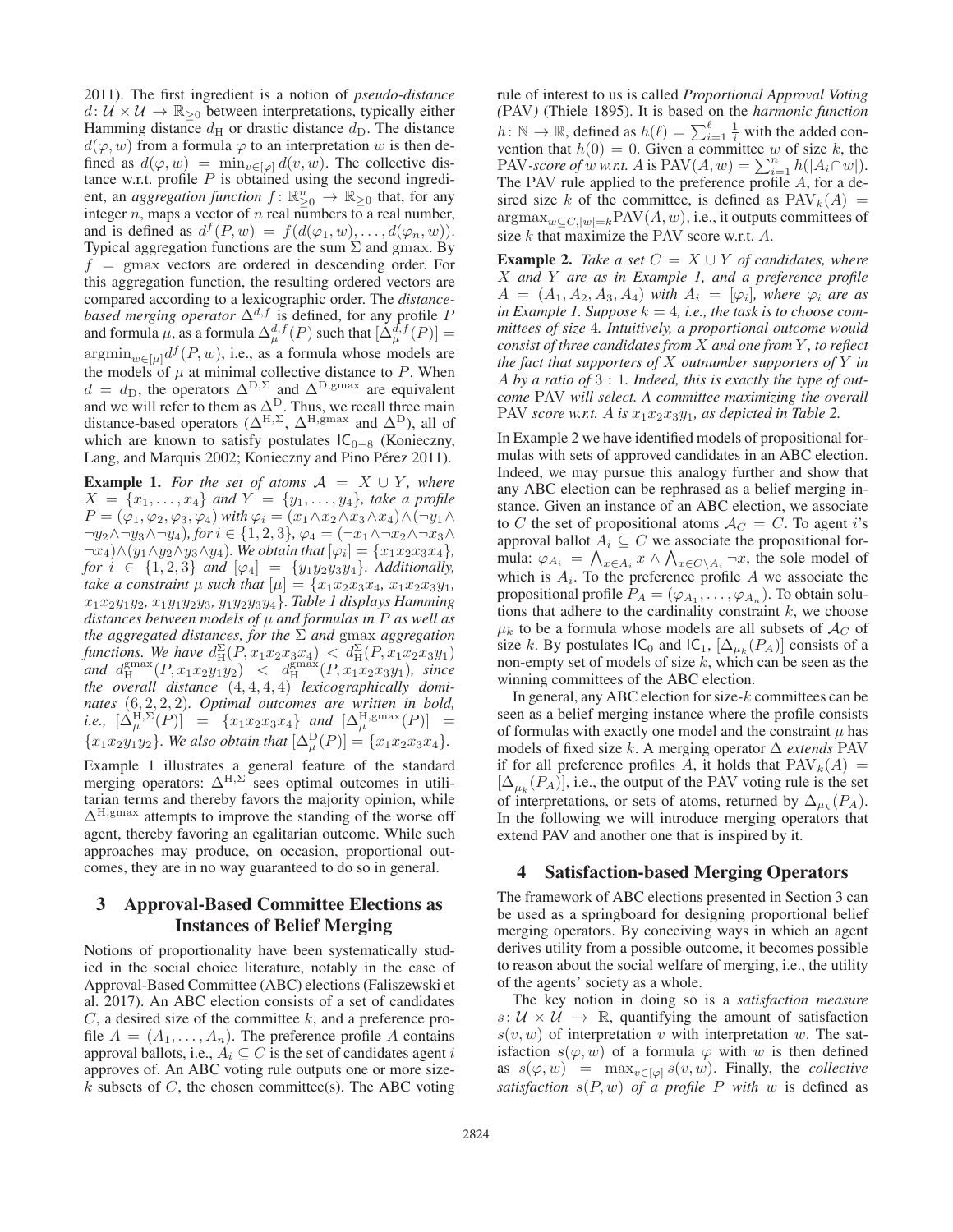| $d_H$          | $x_1x_2x_3x_4$ | $x_1x_2x_3x_4$ | $x_1x_2x_3x_4$ | $y_1y_2y_3y_4$ |    | gmax          |
|----------------|----------------|----------------|----------------|----------------|----|---------------|
| $x_1x_2x_3x_4$ |                |                |                | 8              | 8  | (8,0,0,0)     |
| $x_1x_2x_3y_1$ |                |                |                | 6              | 12 | (6, 2, 2, 2)  |
| $x_1x_2y_1y_2$ |                |                |                | 4              | 16 | $\{4,4,4,4\}$ |
| $x_1y_1y_2y_3$ |                |                |                | $\overline{2}$ | 20 | (6,6,6,2)     |
| $y_1y_2y_3y_4$ |                |                |                |                | 24 | (8, 8, 8, 0)  |

Table 1: Hamming distances for  $\Delta^{H,\Sigma}$  and  $\Delta^{H,\mathrm{gmax}}$ .

| <b>PAV</b>     | $x_1x_2x_3x_4$ | $x_1x_2x_3x_4$ | $x_1x_2x_3x_4$ | $y_1y_2y_3y_4$ | Σ    |
|----------------|----------------|----------------|----------------|----------------|------|
| $x_1x_2x_3x_4$ | h(4)           | h(4)           | h(4)           | h(0)           | 6.25 |
| $x_1x_2x_3y_1$ | h(3)           | h(3)           | h(3)           | h(1)           | 6.5  |
| $x_1x_2y_1y_2$ | h(2)           | h(2)           | h(2)           | h(2)           | 6    |
| $x_1y_1y_2y_3$ | h(1)           | h(1)           | h(1)           | h(3)           | 4.83 |
| $y_1y_2y_3y_4$ | h(0)           | h(0)           | h(0)           | h(4)           | 2.08 |

Table 2: PAV scores for a selection of committees of size 4.

$$
\text{approxl-based}\begin{cases} s_{\text{AV}}(v,w) &= |v \cap w| \\ s_{\text{BAV}}(v,w) &= h(|v \cap w|) \\ s_{\text{bPAV}}(v,w) &= 2h(|v \cap w|) - h(|w|) \\ \text{binary sat-based} \end{cases}
$$
\n
$$
\text{binary sat-based}\begin{cases} s_{\text{hH}}(v,w) &= h(m - d_{\text{H}}(v,w)) \\ s_{\text{hD}}(v,w) &= h(m - d_{\text{D}}(v,w)) \\ s_{\text{hD}}(v,w) &= h(m - d_{\text{D}}(v,w)) \end{cases}
$$

Figure 1: Proposed satisfaction measures.

 $s(P, w) = \sum_{\varphi \in P} s(\varphi, w)$ . The *satisfaction-based merging*<br>concreter  $\Delta^s$  outputs a formula  $\Delta^s(P)$  such that  $[\Delta^s(P)]$ *operator*  $\Delta^s$  outputs a formula  $\Delta^s_\mu(P)$  such that  $[\Delta^s_\mu(P)] =$ <br>  $\Delta^s$  $\argmax_{w \in [\mu]} s(P, w)$ , i.e., a formula whose models are exactly the models of  $\mu$  that maximize satisfaction of  $P$ .

Note that we can convert a distance-based merging operator  $\Delta^{d,\Sigma}$  (see Section 2) into an equivalent satisfactionbased operator by inverting the pseudo distance  $d$ , i.e., by defining a satisfaction measure s as  $s(v, w) = m - d(v, w)$ , for any interpretations  $v$  and  $w$  (remember that  $m$  is the number of atoms in A). The resulting satisfaction-based operator is s.t.  $\Delta_{\mu}^{s}(P) \equiv \Delta_{\mu}^{d,\Sigma}(P)$ , for any profile P and  $\mu$ . Note that since  $\tilde{d}$  is a pseudo distance and thus symmetric (i.e.,  $d(v, w) = d(w, v)$ , for any interpretations v and w), the satisfaction measure s defined on the basis of it is also symmetric. This being said, we do not require satisfaction measures to be symmetric in general. Consequently, satisfactionbased operators as defined here form a more general class than distance-based operators  $\Delta^{d,\Sigma}$ , where d is a pseudodistance. It is worth mentioning that the satisfaction-based approach we propose here is not a mere stylistic variant of the distance-based view; it also encourages a different viewpoint on merging, where the goal is to find an outcome making agents happy, subject to fairness norms. Scenarios where this viewpoint is warranted occur most of all in settings requiring social considerations.

The concrete satisfaction measures we propose are defined, for any interpretations  $v$  and  $w$ , in Figure 1, and generate two groups of operators. The *approval-based* operators, consisting of the AV *operator*  $\Delta^{\text{AV}}$ , the PAV *operator*  $\Delta^{\text{PAV}}$  and the *bounded* PAV *operator*  $\Delta^{\text{bPAV}}$  mimic the  $\Delta^{\text{PAV}}$  and the *bounded* PAV *operator*  $\Delta^{\text{bPAV}}$ , mimic the

behavior of an ABC voting rule (see Section 3) in that they compute satisfaction of  $v$  with  $w$  based on how many atoms  $v$  and  $w$  have in common, similarly to how satisfaction of an approval ballot  $A_i$  with a potential committee w is based on how many approved candidates in  $A_i$  find themselves in w. Note that, while an ABC voting rule is defined only for committees of fixed size, the merging operators we propose select among interpretations of any size. Nonetheless, it is straightforward to see that if the allowed outcomes (here, models of the constraint  $\mu$ ) are restricted to a given size, then the operators  $\Delta^{\text{PAV}}$  and  $\Delta^{\text{bPAV}}$  are equivalent and extend, in the sense described in Section 3, the PAV voting rule in the sense described in Section 3, the PAV voting rule.

The operator  $\Delta$ <sup>AV</sup> is put forward as a benchmark approval-based operator, based on a satisfaction measure that simply counts the atoms  $v$  and  $w$  have in common: in particular,  $\Delta$ <sup>AV</sup> does not incorporate any proportionality ideas. Consequently the  $\Delta^{\rm AV}$  operator does not extend PAV, and, as shown in Section 6, does not meet any of the proportionality requirements we propose. The  $\Delta$ <sup>PAV</sup> operator refines  $\Delta^{AV}$  by using the harmonic function h, which is known to behave well w.r.t. proportionality requirements (Aziz et al. 2017). Intuitively, the harmonic function reflects the "diminishing returns" of added satisfaction: the difference between  $h(x)$  and  $h(x + 1)$  gets smaller as x increases. Thus, the operator  $\Delta^{\text{PAV}}$  is a prime candidate for a proportional satisfaction-based merging operator. Nonetheless,  $\hat{\Delta}^{PAV}$  has several shortcomings, which serve as motivation for the remaining operators.

One drawback of  $\Delta^{\text{PAV}}$  is that it favors larger interpretations if available (Example 3), i.e., it tries to increase agents' satisfaction by setting as many atoms to true as possible. Such an inflationary strategy may be undesirable in practice and, in a belief merging setting, interferes with postulate  $IC<sub>4</sub>$ .

**Example 3.** *For*  $A = \{x_1, x_2\}$ ,  $P = (\varphi_1, \varphi_2)$ , with  $[\varphi_1] =$  ${x_1}$  and  ${[\varphi_2]} = {x_1x_2}$ , and  $\mu$  such that  ${[\mu]} = {x_1, x_1x_2}$ ,<br>we obtain that  $[\Lambda^{PAV}(P)] = {x_1x_2}$  contradicting  ${[\Gamma_A]}$ we obtain that  $[\Delta_{\mu}^{\text{PAV}}(P)] = \{x_1x_2\}$ , contradicting  $[\Delta_{\mu}]$ <br>The same nearly is obtained for AAV but  $[\Delta_{\text{BPAV}}(P)]$ *The same result is obtained for*  $\Delta^{AV}$ *, but*  $[\Delta^{bPAV}_\mu(P)] =$ <br> $\{x_i, x_i, y_j\}$  which is in accordance with  $[C, E]$  ${x_1, x_1x_2}$ *, which is in accordance with*  $C_4$ *.* 

To curb the inflationary tendencies of  $\Delta^{\text{PAV}}$ , operator  $\Delta^{\text{bPAV}}$  introduces a penalty on interpretations depending on their size, in the process ensuring satisfaction of postulate  $IC_4$  as well. Indeed, as Section 5 shows,  $\Delta^{bPAV}$  is the *only* operator from a fairly broad class that manages to balance proportionality and fairness, as formalized by postulate  $IC<sub>4</sub>$ . Note, however, that  $s_{\rm bPAV}$  is not symmetric.

**Example 4.** *It holds that*  $s_{\text{bPAV}}(x, xy) < s_{\text{bPAV}}(xy, x)$ . *Intuitively, this means it is worse to get* y *if it is not wanted*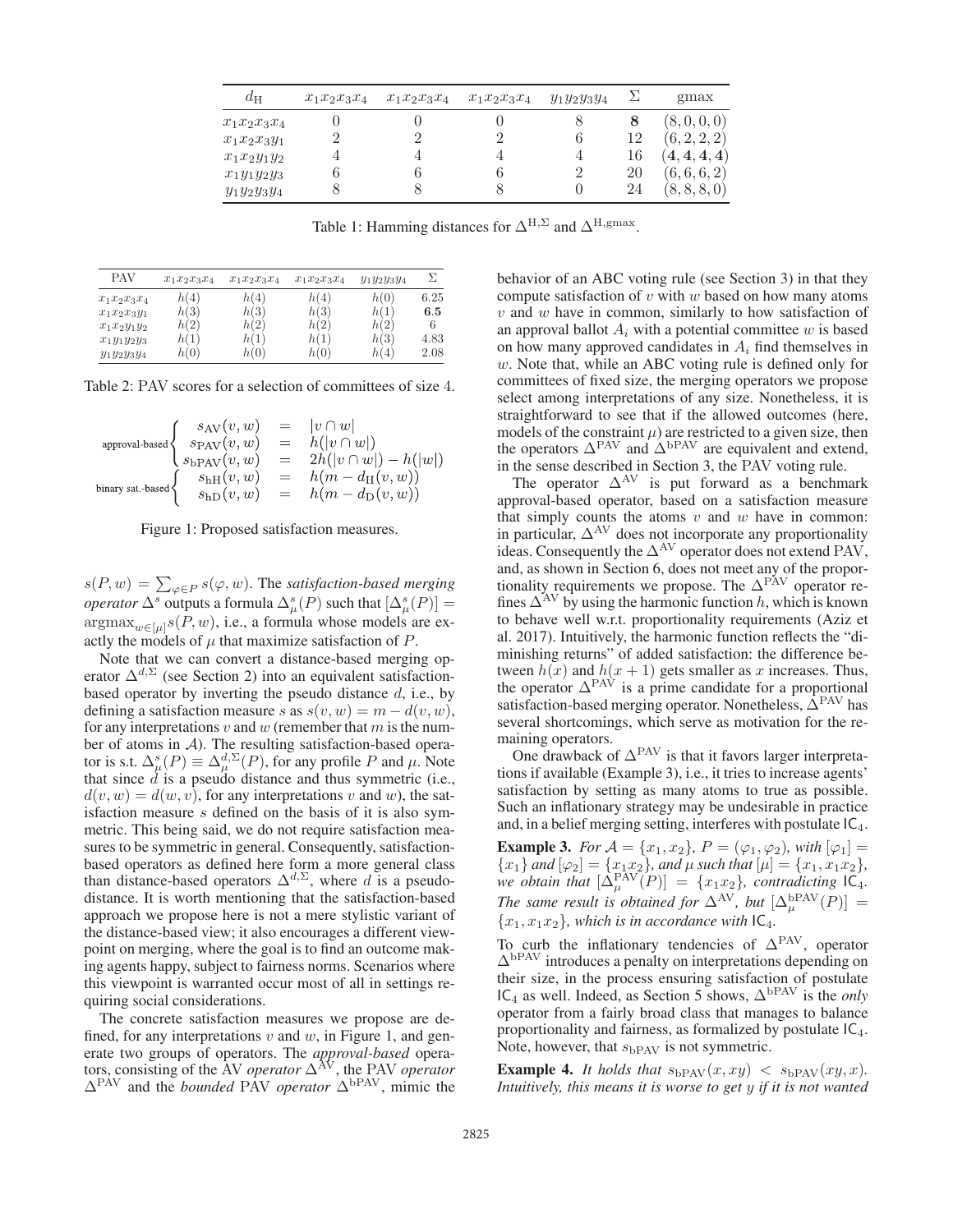### *than to not get it if it is wanted.*

A related problem with  $\Delta^{\text{PAV}}$  stems from the fact that  $s_{\text{PAV}}(v, w)$  is obtained by counting only atoms v and w have<br>in common. Hence  $\Delta^{\text{PAV}}$  has a bias towards nositive literin common. Hence,  $\Delta$ <sup>PAV</sup> has a bias towards positive literals, which turns out to interfere with postulate  $IC_2$ .

The *binary satisfaction-based* operators, consisting of the *harmonic drastic operator* <sup>Δ</sup>hD and the *harmonic Hamming operator*  $\Delta^{\text{hH}}$ , are introduced in an attempt to deal with the effect of unwanted atoms while, at the same time, providing proportional outcomes. The satisfaction measures they are based on penalize interpretations  $w$  if they include atoms for which an explicit preference is not stated. This is done by inverting familiar notions of distance, which pay attention to atoms appearing in one of the interpretation but not in the other, and leads to an equal treatment of positive and negative literals. The harmonic function  $h$  is applied to this satisfaction notion, with the idea of ensuring proportionality. The operators that emerge are worth investigating: neither of them extends PAV (as hinted at in Example 5), but from this point onward their properties diverge. Though  $\Delta^{\rm hH}$  does not extend PAV, it still ends up having interesting proportionality properties, formalized in Section 6.

**Example 5.** *It holds that*  $s_{PAV}(x_1, x_1) = s_{PAV}(x_1, x_1x_2)$ *. The assumption behind*  $s_{PAV}$  *is that an agent who wants*  $x_1$ is equally satisfied with  $x_1x_2$  as it is with  $x_1$ , *i.e.*, is not both*ered by the presence of*  $x_2$ *. This leads to non-satisfaction of*  $IC_2$ *: for*  $A = \{x_1, x_2\}$ *,*  $P = (\varphi)$ *,*  $[\varphi] = \{x_1\}$  *we obtain that*  $IC_2$ *; for*  $\mathcal{A} = \{x_1, x_2\}$ ,  $P = (\varphi)$ ,  $[\varphi] = \{x_1\}$  *we obtain that*  $[\wedge] \in \{x_1, x_2\}$  *contrary to*  $[C_2, Q_1]$  *the other*  $\begin{cases} [\Delta_{\top} \quad (F)] = \{x_1, x_1x_2\}, \text{ contrary to } \mathbb{C}_2. \text{ On the other hand, } s_{\text{hH}}(x_1, x_1) = h(2), \text{ while } s_{\text{hH}}(x_1, x_1x_2) = h(1) \text{ and } [\Delta^{\text{hH}}(P)] = \{x_1\} \text{ in accordance with } \mathbb{C}_2. \text{ Thus, a-} \end{cases}$  $(\overline{P}_{\overline{A}}^{XV}(P)) = \{x_1, x_1x_2\}$ , contrary to  $\overline{IC_2}$ . On the other<br>  $\overline{P}_{\overline{A}}^{A}$ ,  $s_{\text{L}}(x_1, x_1) = h(2)$ , while  $s_{\text{L}}(x_1, x_1x_2) = h(1)$  $and$   $[\Delta_{\mu}^{\text{HF}}(P)] = \{x_1\}$ *, in accordance with*  $IC_2$ *. Thus, according to*  $s_{\text{hH}}$  $x_1x_2$  *provides less satisfaction to x<sub>1</sub> than cording to*  $s<sub>hH</sub>$ *,*  $x_1x_2$  *provides less satisfaction to*  $x_1$  *than*  $x_1$  *alone, i.e., the agent is bothered by the presence of*  $x_2$ , for which an explicit preference was not stated *for which an explicit preference was not stated.*

The operator  $\Delta^{\text{hD}}$  turns out to be so coarse in its assessment of satisfaction as to become, as Proposition 1 shows, indistinguishable from existing merging operators defined using drastic distance  $d_D$ . As a result, the  $\overline{\Delta}^{\text{hD}}$  operator is not responsive to proportionality requirements.

**Proposition 1.** *The satisfaction-based operator*  $\Delta^{\text{hD}}$  *is equivalent to the distance-based operator*  $\Delta^D$ *.* 

What emerges is a landscape with three merging operators relevant to the issue of proportionality, i.e.,  $\Delta^{PAV}$ ,  $\Delta^{bPAV}$  and  $\Delta^{hH}$ . Out of these,  $\Delta^{bPAV}$  and  $\Delta^{hH}$  address, each in its and  $\Delta^{\text{hH}}$ . Out of these,  $\Delta^{\text{bPAV}}$  and  $\Delta^{\text{hH}}$  address, each in its own way problems arising with the  $\Delta^{\text{PAV}}$  operator:  $\Delta^{\text{bPAV}}$ own way, problems arising with the  $\Delta^{\text{PAV}}$  operator:  $\Delta^{\text{bPAV}}$ <br>penalizes interpretations according to their size, while  $\Delta^{\text{hH}}$ penalizes interpretations according to their size, while  $\Delta^{\text{hH}}$ uses an approach reminiscent from logic, where positive and negative literals are treated equally. As we will see in Sections 5 and 6, the proposed solutions involve various tradeoffs between proportionality and the IC postulates.

### 5 IC Postulates: Possibility and Impossibility

In this section we analyze the merging operators introduced in Section 4 in light of the standard merging postulates  $IC<sub>0−8</sub>$ . The first result shows that any satisfaction-based operator satisfies a core set of IC-postulates.

Proposition 2. *If* s *is a satisfaction measure, then the merging operator*  $\Delta$ <sup>*s*</sup> *satisfies postulates*  $IC_{0-1,3,5-8}$ *.* 

Proposition 2 applies to both the approval-based and the harmonic distance-based operators. What remains, then, is an understanding of how the new satisfaction measures interact with postulates  $IC_2$  and  $IC_4$ , and we settle the issue by characterizing the types of satisfaction measures compliant with these postulates. If  $v \neq w$ , the following properties prove to be relevant:

$$
(S_1) s(v, v) > s(v, w); (S_2) s(v, v) > s(w, v);
$$
  
\n
$$
(S_3) s(v, v) = s(w, w); (S_4) s(v, w) = s(w, v).
$$
  
\nThey formalize the intuition that satisfaction is symmetric

(S4), maximal when one gets *exactly* what one wants, and trailing off as the outcome diverges from one's most desired outcome  $(S_{1-3})$ . Theorem 1 shows that properties  $S_{1-3}$  capture satisfaction measures compliant with postulate  $IC_2$ .

### **Theorem 1.** A satisfaction-based merging operator  $\Delta^s$  sat*isfies postulate*  $IC_2$  *iff s satisfies properties*  $S_{1-3}$ *.*

Since the satisfaction measures  $s_{AV}$ ,  $s_{PAV}$  or  $s_{bPAV}$  satisfy none of the properties  $S_{1-3}$ , Theorem 1 implies that the approval based operators  $\Lambda^{AV}$   $\Lambda^{PAV}$  or  $\Lambda^{bPAV}$  do not sat approval-based operators  $\Delta^{\text{AV}}$ ,  $\Delta^{\text{PAV}}$  or  $\Delta^{\text{bPAV}}$  do not satisfaction meaisfy postulate  $IC_2$ . On the other hand, the satisfaction measures  $s_{\text{hD}}$  and  $s_{\text{hH}}$  do satisfy properties S<sub>1−3</sub>, showing that the corresponding operators satisfy postulate  $IC_2$ .

As mentioned in Section 4, we do not require satisfaction measures to be symmetric and, indeed,  $s_{\rm bPAV}$  is not symmetric (though the other satisfaction measures are). The following result shows that, in the presence of postulate  $IC_2$ , symmetry is connected to postulate  $IC<sub>4</sub>$ .

**Theorem 2.** *If a satisfaction-based merging operator*  $\Delta^s$ *satisfies postulate*  $IC_2$ *, then*  $\Delta^s$  *satisfies postulate*  $IC_4$  *if and only if s also satisfies property*  $S_4$  *(i.e., is symmetric).* 

Since the satisfaction measures  $s<sub>hD</sub>$  and  $s<sub>hH</sub>$  are symmetric and, as implied by Theorem 1, satisfy properties  $S_{1-3}$ , we get by Theorem 2 that they also satisfy postulate  $IC_4$ . Together with Proposition 2, this yields the full picture for the binary satisfaction-based operators  $\Delta^{\text{hH}}$  and  $\Delta^{\text{hD}}$ .

**Corollary 1.** *The operators*  $\Delta^{\text{hH}}$  *and*  $\Delta^{\text{hD}}$  *satisfy postulates*  $IC_{0-8}$ .

For the approval-based operators, satisfaction of postulates  $IC<sub>2</sub>$  and  $IC<sub>4</sub>$  is clarified by another perspective on satisfaction measures. A satisfaction measure s is a *counting index* if there exists a function  $\sigma: \mathbb{N} \times \mathbb{N} \to \mathbb{R}$ , called *the witness of* s, such that  $\sigma(0,0) = 0$  and  $s(v, w) = \sigma(|v \cap w|, |w|)$ , for any interpretations  $v$  and  $w$ . Theorem 3 shows that counting indices do not fit with postulate  $IC_2$ .

Theorem 3. *If* s *is a counting index, the satisfaction-based merging operator*  $\Delta^s$  *does not satisfy postulate*  $IC_2$ *.* 

It is straightforward to see that the approval-based satisfaction measures introduced in Section 4 are counting indices. Thus, by Theorem 3, none of the operators they generate satisfies postulate  $IC_2$ . For postulate  $IC_4$ , however, the situation<br>is different. Example 3 shows that the  $\Delta^{AV}$  and  $\Delta^{PAV}$  oper is different. Example 3 shows that the  $\Delta^{\text{AV}}$  and  $\Delta^{\text{PAV}}$  oper-<br>ators do not satisfy postulate IC<sub>4</sub> though  $\Delta^{\text{bPAV}}$  manages to ators do not satisfy postulate  $IC_4$ , though  $\Delta^{bPAV}$  manages to evade the counter-example. In fact, it turns out that not only does the operator  $\Delta^{bPAV}$  satisfy postulate IC<sub>4</sub>, but a much stronger result can be shown: it is the *only* operator based on a counting index that does so.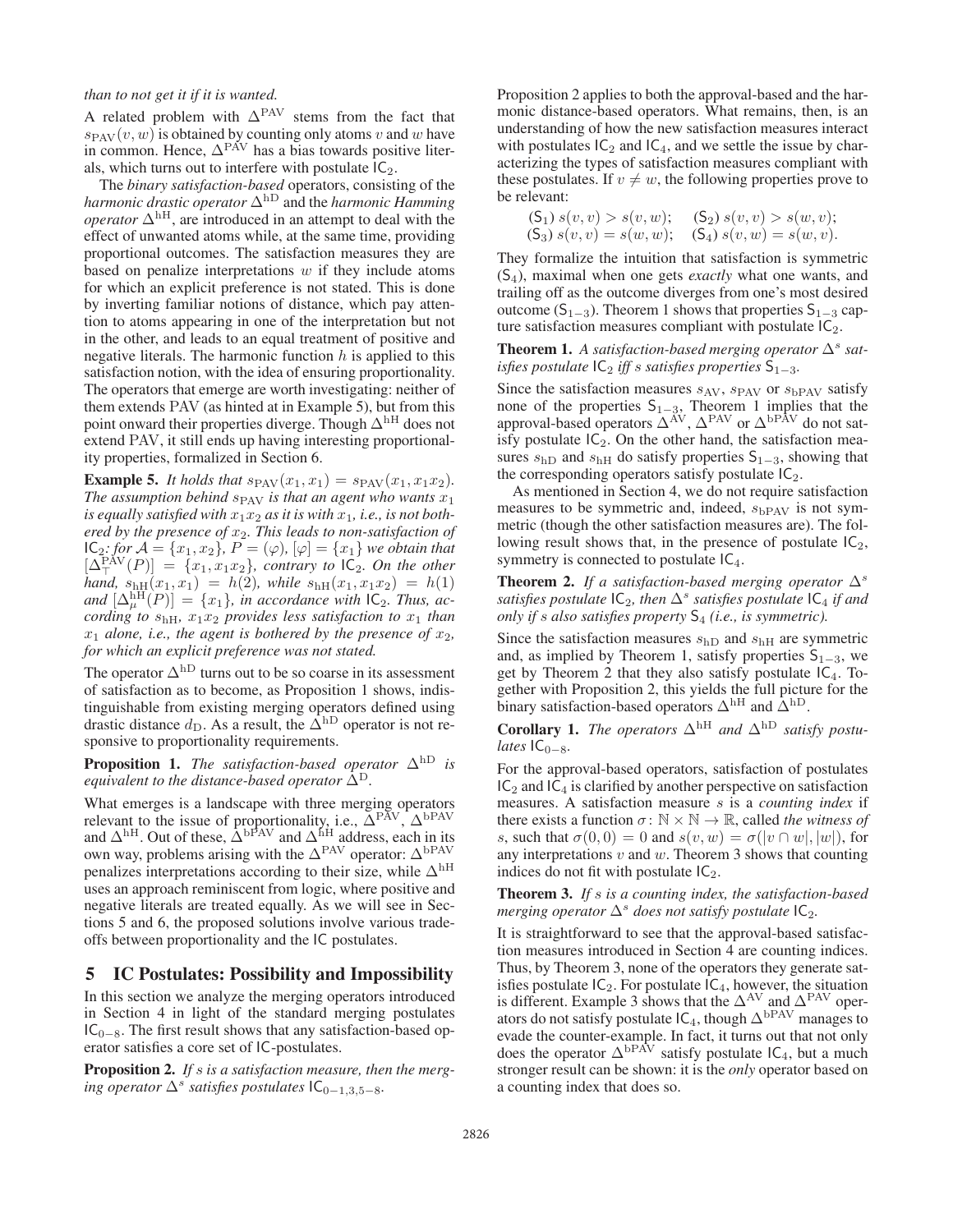**Theorem 4.** *If*  $\Delta^s$  *is a satisfaction-based merging operator such that* s *is a counting index with* σ *as witness, extends* PAV *and satisfies postulate*  $IC_4$ *, then*  $\sigma(x,y)=2h(x)$  −  $h(y)$ *, for any*  $x, y \in \mathbb{R}$ *.* 

It deserves emphasis that  $\Delta^{bPAV}$  manages to satisfy postulate  $IC_4$  even though  $s_{bPAV}$  is not a symmetric satisfaction measure; since  $\Delta^{bPAV}$  does not satisfy  $IC_2$ . Theorem 2 tion measure: since  $\Delta^{bPAV}$  does not satisfy  $IC_2$ , Theorem 2 does not apply Indeed none of the approval-based operadoes not apply. Indeed, none of the approval-based operators manages to satisfy both  $IC_2$  and  $IC_4$ . This suggests that there is a trade-off between the kind of proportionality these operators stand for and the satisfaction of  $IC_2$  and  $IC_4$ .

It is relevant that approval-based operators can consider interpretations of various sizes: reflection on Examples 3 and 5 shows that they are at the root of the problematic situations. Interestingly, it turns out that fixing the size of the models of the constraint  $\mu$  yields merging operators that behave well w.r.t. the IC postulates.

Theorem 5. *If all models of the constraint* μ *have some fixed size* k, then the approval-based merging operators  $\Delta^{AV}$ ,  $\Delta$ <sup>PAV</sup> and  $\Delta$ <sup>bPAV</sup> *satisfy all postulates*  $IC_{0-8}$ *.* 

### 6 Two Types of Proportionality

Here we formalize two notions of proportionality, arising out of two different ways of conceptualizing satisfaction with respect to a possible outcome. For the sake of clarity, we define these notions for rather restricted profiles.

A formula  $\varphi$  is *complete* if it has exactly one model, and a profile  $P$  is complete if all its formulas are complete. We write  $P = (v_1, \ldots, v_n)$  to denote the complete profile with  $[\varphi_i] = \{v_i\}$ , for all  $i \in \{1, \ldots, n\}$ . A complete profile  $P = (v_1, \ldots, v_n)$  is *simple* if  $v_1 \cup \cdots \cup v_n = A$ , and either  $v_i = v_j$  or  $v_i \cap v_j = \emptyset$ , for every  $i, j \in \{1, ..., n\}$ .<br>A complete profile  $P = (v_1, ..., v_n)$  is *l*-simple if it is A complete profile  $P^{\prime} = (v_1, \ldots, v_n)$  is  $\ell$ -simple if it is simple and  $|\{v_1,\ldots,v_n\}| = \ell$ , i.e., P contains  $\ell$  distinct sets. If  $v_1, \ldots, v_\ell$  constitutes a partition of A, and  $p_1, \ldots, p_\ell$ are positive integers, we write  $(v_1^{p_1}, \ldots, v_\ell^{p_\ell})$ <br>  $\ell$ -simple profile:  $(v_1, \ldots, v_1, v_2, \ldots, v_\ell)$  $\binom{p_{\ell}}{\ell}$  to denote the  $\ell$ -simple profile:  $(v_1, \ldots, v_1, v_2, \ldots, v_2, \ldots, v_\ell, \ldots, v_\ell)$  $\underbrace{v_{\ell}, \ldots, v_{\ell}}_{p_{\ell} \text{ times}}$ . If

$$
p_1
$$
 times  $p_2$  times  $p_\ell$  times  
is an  $\ell$ -simple profile with  $\sum^{\ell}$ 

 $P = (v_1^{p_1}, \dots, v_\ell^{p_\ell})$  $\binom{p_{\ell}}{\ell}$  is an  $\ell$ -simple profile with  $\sum_{i=1}^{\ell} p_i =$ *n*, we say that *P* is *k*-integral if  $\frac{k \cdot p_i}{n}$  is an integer, for every  $i \in \{1, \ldots, \ell\}$ . Intuitively, for a model w of  $\mu$  of size k, the fraction  $\frac{k \cdot p_i}{n}$  denotes the intended satisfaction if proportionality is taken into account: out of the  $k$  atoms selected, the share of group  $i$  should be the relative size of the group.

We propose two proportionality postulates, formulated for simple profiles  $P = (v_1^{p_1}, \dots, v_\ell^{p_\ell})$ <br>straint  $u_k$  has as its models all inter simple profiles  $P = (v_1^{p_1}, \dots, v_\ell^{p_\ell})$ . As in Section 3, constraint  $\mu_k$  has as its models all interpretations of size k.

- (IC<sub>cp</sub>) For any  $k \in \{1, \ldots, m\}$  and  $w \in [\Delta_{\mu_k}(P)]$ , it holds that if P is k-integral and  $|v_j| \ge \frac{k \cdot p_j}{n}$  for each  $j, 1 \le j \le l$ , then  $|v_j| \ge \frac{k \cdot p_j}{n}$  for eal is  $\in$   $(1, \ldots, l)$  $j \leq l$ , then  $|v_i \cap w| = \frac{k \cdot p_i}{n}$ , for all  $i \in \{1, \dots, l\}.$
- (IC<sub>bp</sub>) If  $P = (v_1^{p_1}, v_2^{p_2})$  is simple and there is a  $w \in [\mu]$ <br>such that  $m d_{\text{tr}}(v, w) = \frac{m \cdot p_i}{\mu}$  for  $i \in \{1, 2\}$  then such that  $m - d_H(v_i, w) = \frac{m \cdot p_i}{n}$  for  $i \in \{1, 2\}$ , then<br>this equality holds for all  $w' \in [\Lambda \ (P)]$ this equality holds for all  $w' \in [\Delta_{\mu}(P)].$

We refer to  $IC_{cp}$  and  $IC_{bp}$  as postulates of *weak classical proportionality* and *weak binary proportionality*, respectively, as they refer to different sources of satisfaction. Postulate ICcp talks about *classical satisfaction*, in which agent i's satisfaction with an interpretation w is given by  $|v_i \cap w|$ , just like the satisfaction with a committee in an ABC election is measured by the number of approved committee members. This is the kind of satisfaction notion typically used in a social choice context. Postulate  $IC_{bp}$  talks about *binary satisfaction*, in which agent  $i$ 's satisfaction with  $w$  is given by  $m-d_H(v_i, w)$ , i.e., by the closeness between  $v_i$  and w. This type of satisfaction, alluded to already in Section 4, follows from a logical viewpoint where positive and negative variable assignments are treated equally. This approach is better suited to deal with interpretations of varying sizes than the classical one, and thus postulate  $IC_{bp}$  allows such interpretations to be selected.

Intuitively, both postulates stipulate 'shares' groups of agents shall receive (under a classical or binary viewpoint) that meet proportionality based on the relative size of the groups. For  $IC_{cp}$  we restrict to  $\mu_k$ , with k atoms to be distributed proportionally by each solution  $w$  (like for ABC elections). Postulate  $IC_{bp}$  states that in the presence of at least one admissible  $w \in [\mu]$  that meets the proportionality requirements, *all* solutions shall meet said requirements (otherwise  $\mu$  permits no proportional solution). Note that if  $P = (v_1^{p_1}, v_2^{p_2})$  satisfies the conditions of  $IC_{bp}$ , then P is m-<br>integral and the binary satisfaction of  $v_1$  and  $v_2$  adds up to integral, and the binary satisfaction of  $v_1$  and  $v_2$  adds up to m, i.e.,  $m-d_H(v_1, w)+m-d_H(v_2, w)=m$ . Postulate  $IC_{bp}$ demands that this total satisfaction  $m$  is split proportionally. **Example 6.** *For*  $A = X \cup Y$ *, with*  $X = \{x_1, ..., x_6\}$  *and*  $Y = \{y_1, y_2\}$ , take the simple profile  $P = (v_1^3, v_2^1)$ , with  $v_1 = x_1$ ,  $x_2$  and  $y_2 = y_1y_2$  and a constraint  $u_3$  with  $v_1 = x_1 \dots x_6$  and  $v_2 = y_1 y_2$ , and a constraint  $\mu_4$ , with models of size 4. According to  $C_{\text{max}}$  an optimal outcome conmodels of size 4. According to  $IC_{cp}$ , an optimal outcome con*tains three variables from* X *and one from* Y *, e.g., the interpretation*  $w = x_1x_2x_3y_1$ *. Such an outcome is in the spirit of classical proportionality.*

*According to postulate* ICbp*, an optimal outcome* w *would be such that*  $d_H(v_1, w) = 2$  *and*  $d_H(v_2, w) = 6$ ,  $e \cdot w' = x_1 x_2 x_3 x_4 w'' = x_1 x_2 x_3 x_4 x_5 y_1$  *or*  $w''' = x_1 x_3 x_4 y_2$  $e.g., w' = x_1x_2x_3x_4, w'' = x_1x_2x_3x_4x_5y_1$  *or*  $w''' = x_1x_2x_3x_4x_5x_1$  *or*  $w''' = x_1x_2x_3x_4x_5x_1$  *or*  $w''' = x_1x_2x_3x_4x_5x_1$  *or*  $w''' = x_1x_2x_3x_4x_5x_1$  *or*  $w''' = x_1x_2x_3x_4x_5x_1$  *or w*  $x_1x_2x_3x_4x_5x_6y_1y_2$ *. Note,*  $\mathsf{IC}_{\mathsf{bp}}$  allows interpretations of varying sizes to be selected. If the size is restricted to A (i.e. *varying sizes to be selected. If the size is restricted to* 4 *(i.e., the constraint is*  $\mu_4$ *), then the outcome narrows down to interpretations such as* w *, consisting of four atoms from* X*.*

Example 6 shows that classical and binary proportionality may require different interpretations to be selected on the same input. Thus, even though our notions of proportionality apply only to simple profiles, they set up a clear boundary for distinguishing among the different merging operators.

**Theorem 6.** The merging operators  $\Delta^{PAV}$  and  $\Delta^{bPAV}$ <br>satisfy postulate  $\mathbf{C}_{\infty}$ ,  $\Delta^{hH}$  satisfies postulate  $\mathbf{C}_{\infty}$ , while *satisfy postulate*  $IC_{cp}$ ,  $\Delta^{hH}$  *satisfies postulate*  $IC_{bp}$ *, while*<br> $\Delta^{H,\Sigma}$ ,  $\Delta^{H,\text{gmax}}$ ,  $\Delta^{hD}$  and  $\Delta^{AV}$  satisfy neither  $IC$ , nor  $IC$ .  $\Delta^{H,\Sigma}$ ,  $\Delta^{H,\text{gmax}}$ ,  $\Delta^{hD}$  *and*  $\Delta^{AV}$  *satisfy neither*  $IC_{cp}$  *nor*  $IC_{bp}$ . The proposed merging operators  $\Delta^{\text{PAV}}$  and  $\Delta^{\text{bPAV}}$  are representative of the notion of classical proportionality, while  $\Delta$ <sup>hH</sup> is representative for binary proportionality. Theorem 7 shows that these notions are thoroughly incompatible.

**Theorem 7.** *There is no merging operator that satisfies*  $|C_1|$ *and both*  $IC_{cp}$  *and*  $IC_{bp}$ *.* 

<sup>&</sup>lt;sup>1</sup>In the context of ABC voting, such profiles are referred to as party-list profiles (Lackner and Skowron 2018b).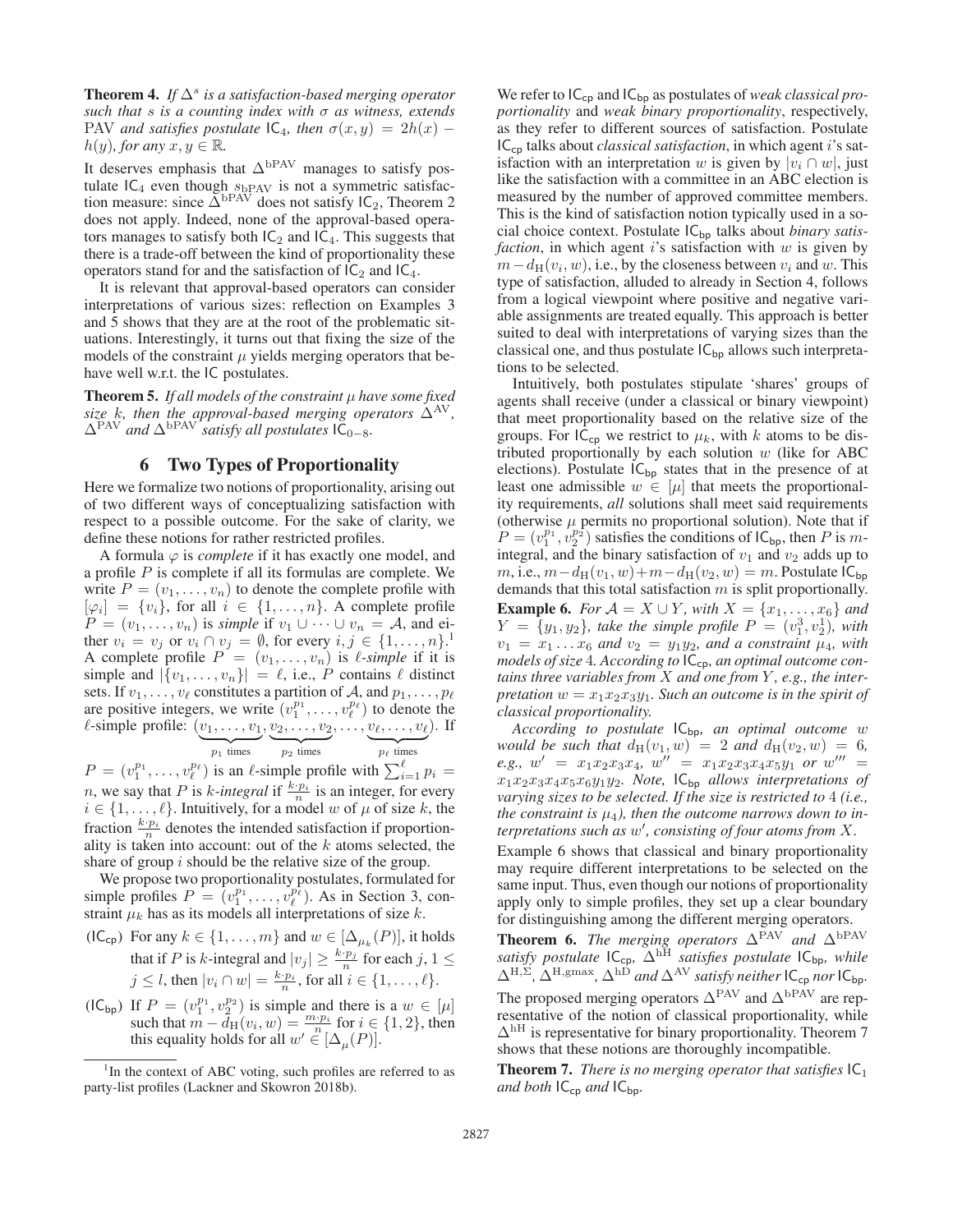Table 3: Summary of results. New results in gray, for all others see (Konieczny, Lang, and Marquis 2004)). Per Theorem 5, for results marked with  $*$  the  $\times$  becomes  $\checkmark$  when models of the constraint  $\mu$  are assumed to have fixed size.

|                                         | $IC_{0,1,3,5-8}$ | IC <sub>2</sub> | IC <sub>4</sub> | $IC_{cp}$ | $IC_{bp}$    | Complexity                        |
|-----------------------------------------|------------------|-----------------|-----------------|-----------|--------------|-----------------------------------|
| $\Lambda$ H, $\Sigma$                   |                  |                 |                 | $\times$  | $\times$     | $\Theta_2^P$ -c                   |
| $\Lambda^{\text{H,gmax}}$               |                  |                 | ✓               | $\times$  | $\times$     | $\Delta_2^P$ -c                   |
| $\Delta^{\rm hD} \equiv \Delta^{\rm D}$ |                  |                 |                 | $\times$  | $\times$     | $\Theta_2^P$ -c                   |
| $\Lambda^{\text{hH}}$                   |                  |                 |                 | $\times$  | $\checkmark$ | in $\Delta_2^P$ , $\Theta_2^P$ -h |
| $\Lambda$ <sup>AV</sup>                 |                  | $\times^*$      | $\times^*$      | $\times$  | $\times$     | $\Theta_2^P$ -c                   |
| $\Lambda$ PAV                           |                  | $\times^*$      | $\times^*$      |           | $\times$     | in $\Delta_2^P$ , $\Theta_2^P$ -h |
| $\Lambda$ <sub>bPAV</sub>               |                  | $\times^*$      |                 |           | $\times$     | in $\Delta_2^P$ , $\Theta_2^P$ -h |

The literature on belief merging suggests other properties concerned, in some way or another, with fairness of merging operators (Konieczny and Pino Pérez 2002; Everaere, Konieczny, and Marquis 2010; 2014). In the interest of brevity, we mention only that these properties are largely orthogonal to the proportionality requirements we study here. The one exception is the majority axiom (Konieczny and Pino Pérez 2002), which our operators do satisfy.

### 7 Computational Complexity

To investigate the complexity of our novel merging operators, we look at the standard decision problem studied in this context (Konieczny, Lang, and Marquis 2004): given an operator  $\Delta$ , a profile P, an integrity constraint  $\mu$ , and a Boolean formula  $\psi$ , determine whether  $\Delta_{\mu}(P) \models \psi$  holds. That is, the decision problem asks whether formula  $\psi$  follows from the merged result. The hardness results we use and recall here hold when  $\psi = a$  is an atom. The two main complexity classes appearing here are  $\Delta_P^P$  and  $\Theta_P^P$ , denoting the classes of decision problems solvable via a deterministic the classes of decision problems solvable via a deterministic polynomial time algorithm with access to an NP oracle, with the latter class having the additional restriction that at most logarithmically many oracle calls may be made. Many standard merging operators are complete for one of these two classes (Konieczny, Lang, and Marquis 2004).

We show that our novel operators fit into this picture; we obtain  $\Theta_2^P$  hardness and  $\Delta_2^P$  membership for all new oper-<br>ators, except for  $\Delta_{\text{AV}}$  which we show to be  $\Theta_2^P$ -complete ators, except for  $\Delta^{AV}$ , which we show to be  $\Theta_2^P$ -complete.<br>That is our introduction of proportionality leads to neither That is, our introduction of proportionality leads to neither milder nor significantly more complex operators. Hardness for  $\Theta_2^P$  can be shown by adapting an existing reduction, orig-<br>inally from belief revision (Eiter and Gottlob 1992, Theorem 6.9). Finally, membership diverges for  $\Delta^{\text{hH}}$ ,  $\Delta^{\text{PAV}}$ ,  $\Delta^{\text{bPAV}}$  and  $\Delta^{\text{AV}}$  since the first three operators induce an exponenand  $\Delta$ <sup>AV</sup>, since the first three operators induce an exponential set of possible satisfaction scores for interpretations—in contrast to  $\Delta^{\text{AV}}$  that only induces a polynomial set.

Theorem 8. *Deciding whether a formula follows from the result of merging operator*  $\Delta^s$  *is*  $\Theta^P$ *-complete for*  $s = AV$ , and both  $\Theta^P_s$ *-hard and in*  $\Delta^P_s$  *for*  $s \in \{PAV \text{ hPAV hH}\}$ and both  $\Theta_2^{P}$ *-hard and in*  $\Delta_2^P$ *, for*  $s \in \{PAV, bPAV, hH\}$ *.* 

We conjecture that merging under  $\Delta^{\text{hH}}$ ,  $\Delta^{\text{PAV}}$  and  $\Delta^{\text{bPAV}}$ is  $\Delta_2^P$ -complete.

## 8 Applications Beyond Belief Merging

In this section we briefly discuss how our results can be transferred to other, related formalisms.

Variable Approval-Based Committee Elections In contrast to ABC elections as introduced in Section 3, it is sometimes desirable to have flexibility with respect to the size of the committee by not fixing its size in advance (Kilgour 2016; Faliszewski, Slinko, and Talmon 2017). We refer to ABC voting rules without a size constraint as *variable ABC voting rules*. Note that a merging operator defines a variable ABC rule by setting  $\mu = \top$ . It is easy to see that the AV and PAV operators are not sensible in this context, as  $w = A$  (i.e., setting all atoms to true) is always an optimal model. However, the  $\Delta^{bPAV}$  and  $\Delta^{hH}$  operators present themselves as novel additions to this framework, being *proportional* variable ABC rules.

Goal-Based Voting Goal-based voting (Novaro et al. 2018) is a formalism similar to belief merging but with a focus on resolute rules (i.e., rules return only one model) and with different postulates. All proposed operators in this paper can be viewed as goal-based voting rules (subject to tiebreaking), and our proportionality postulates can be adapted for this setting as well. To the best of our knowledge, our proposed merging operators yield the first proportional goalbased voting rules. It would be particularly interesting to see whether Theorem 4 can be replicated by axioms from the goal-based voting setting (instead of postulate  $IC_4$ ).

**Judgment Aggregation** Judgment aggregation (JA) is another formalism for aggregating beliefs, distinct from belief merging but overlapping in certain respects (Everaere, Konieczny, and Marquis 2015; 2017). Even though they differ in important aspects, the main ideas in our paper can be transferred to JA. While propositional variables are the basic building blocks for belief merging, it might be more suitable to take the agenda (a set of propositional formulas) as the basis for defining proportionality in JA. This allows for the definition of proportional JA operators. Further work is required to analyze the resulting JA operators.

### 9 Discussion

In this paper we have initiated the study of proportional belief merging operators. We have presented three proportional